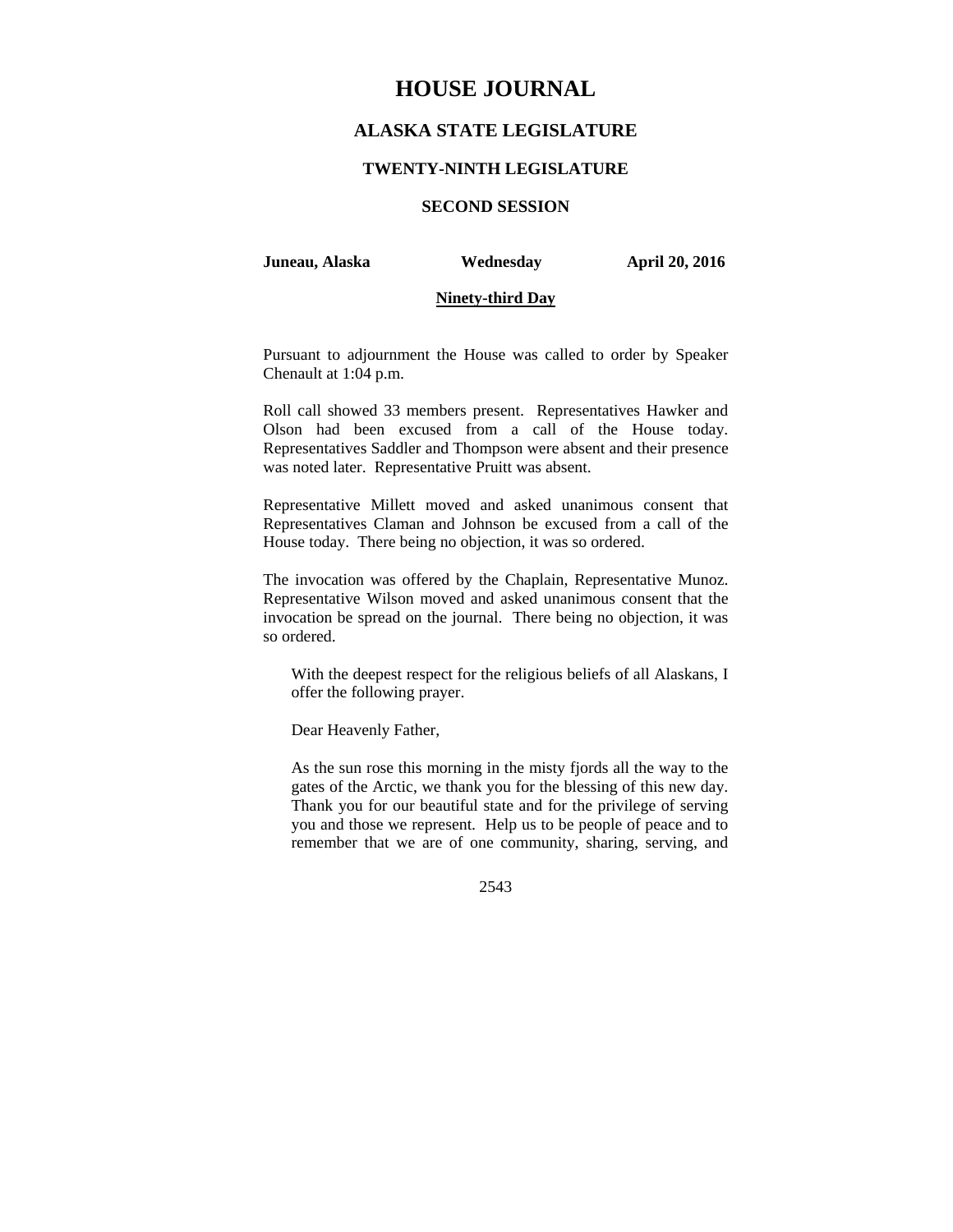seeking the common good. Give us courage, integrity, and wisdom. Please bless and protect our families, the members of this chamber, the members of the other body, and the Governor as we finish the people's work. Lord, bless and protect our state. In your heavenly name we pray. Amen.

The Pledge of Allegiance was led by Representative Hughes.

## **CERTIFICATION OF THE JOURNAL**

Representative Millett moved and asked unanimous consent that the journal for the 90th, 91st, and 92nd legislative days be approved as certified by the Chief Clerk. There being no objection, it was so ordered.

## **MESSAGES FROM THE SENATE**

#### **HCR 31**

A message dated April 17, 2016, was read stating the Senate passed:

### HOUSE CONCURRENT RESOLUTION NO. 31

Suspending Rules 24(c), 35, 41(b), and 42(e), Uniform Rules of the Alaska State Legislature, concerning Senate Bill No. 154, relating to special registration plates commemorating the Blood Bank of Alaska.

HCR 31 was referred to the Chief Clerk for enrollment.

\*\*The presence of Representatives Saddler and Thompson was noted.

#### **HCR 34**

A message dated April 17, 2016, was read stating the Senate passed:

#### HOUSE CONCURRENT RESOLUTION NO. 34

Suspending Rules  $24(c)$ ,  $35$ ,  $41(b)$ , and  $42(e)$ , Uniform Rules of the Alaska State Legislature, concerning Senate Bill No. 24, relating to the applicability of the Legislative Ethics Act to legislative interns, legislative volunteers, legislative consultants, legislative independent contractors, sole proprietorships, and other legal entities.

HCR 34 was referred to the Chief Clerk for enrollment.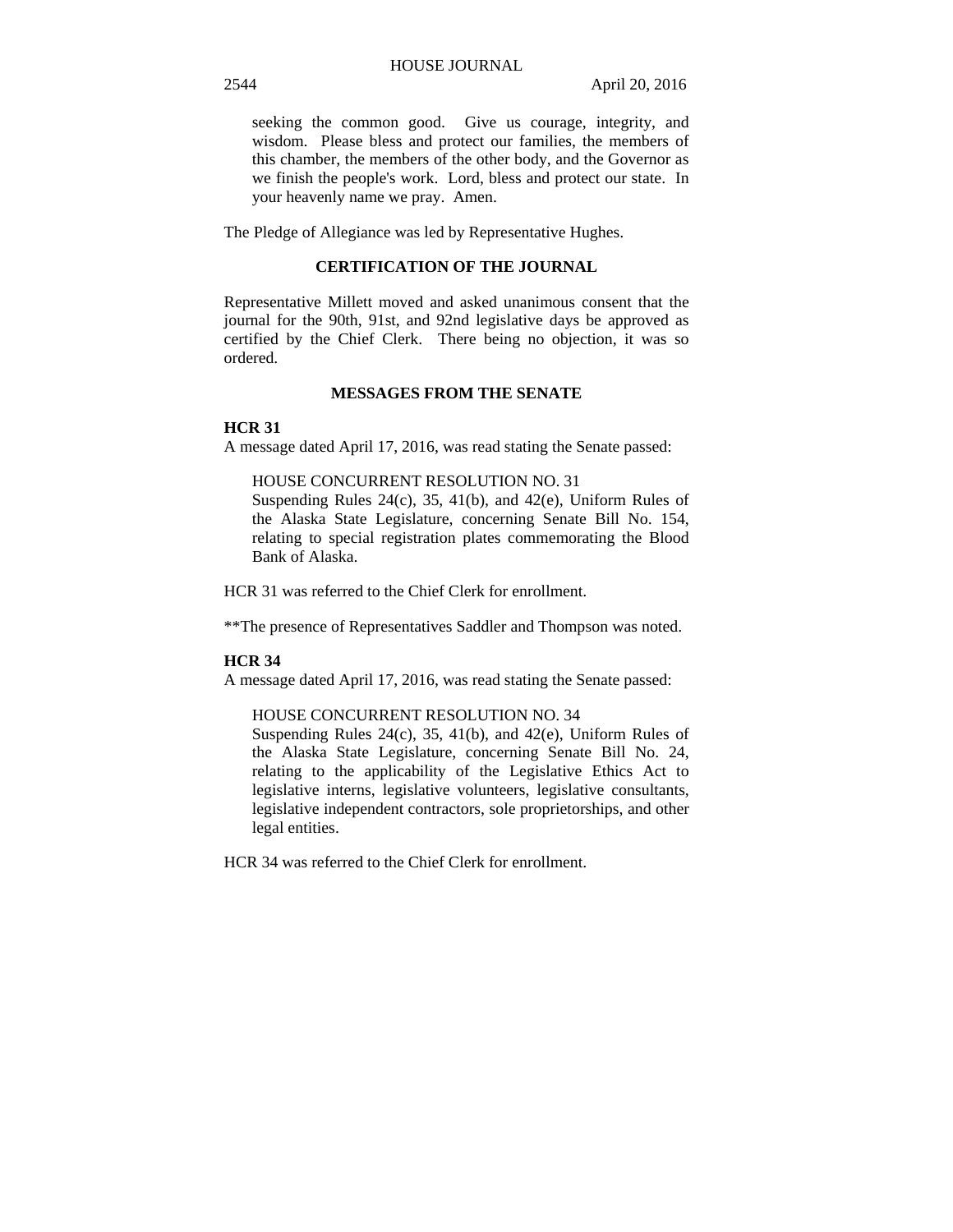April 20, 2016 2545

#### **HB 125**

A message dated April 17, 2016, was read stating the Senate passed:

## HOUSE BILL NO. 125

"An Act relating to the sale of products containing dextromethorphan; relating to the regulation of dextromethorphan by municipalities; and providing for an effective date."

HB 125 was referred to the Chief Clerk for enrollment.

## **HB 143**

A message dated April 17, 2016, was read stating the Senate passed:

## CS FOR HOUSE BILL NO. 143(FIN)

"An Act authorizing the Alaska Industrial Development and Export Authority to issue bonds to finance the infrastructure and construction costs of the Sweetheart Lake hydroelectric project."

CSHB 143(FIN) was referred to the Chief Clerk for enrollment.

#### **HB 274**

A message dated April 17, 2016, was read stating the Senate passed:

CS FOR HOUSE BILL NO. 274(RES)

"An Act relating to extensions of certain state land leases; relating to the exchange of state land; and relating to the definition of 'state land.'"

CSHB 274(RES) was referred to the Chief Clerk for enrollment.

#### **HB 290**

A message dated April 17, 2016, was read stating the Senate passed:

#### HOUSE BILL NO. 290

"An Act extending the termination date of the Real Estate Commission; and providing for an effective date."

HB 290 was referred to the Chief Clerk for enrollment.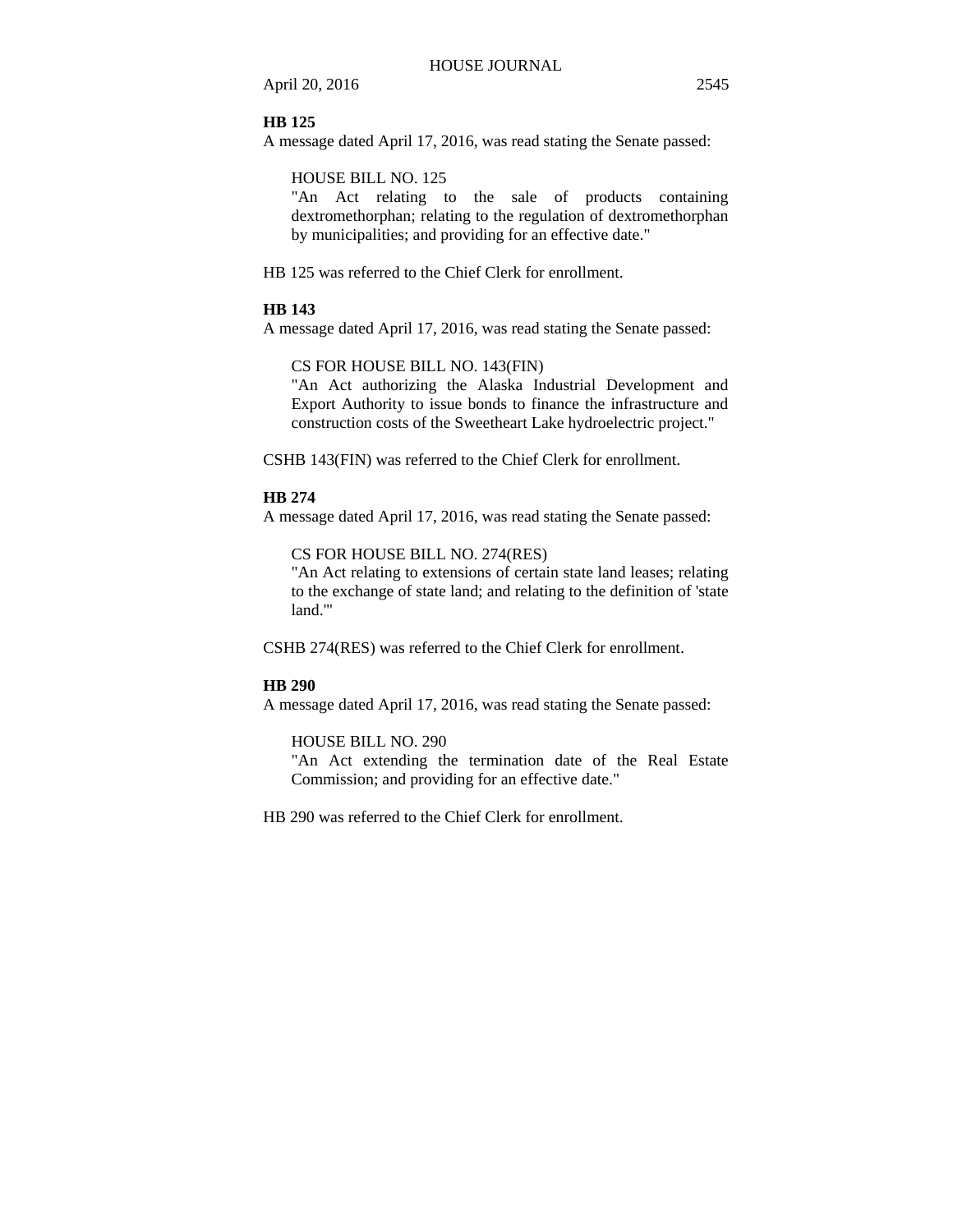#### **HB 308**

A message dated April 17, 2016, was read stating the Senate passed:

HOUSE BILL NO. 308 am

"An Act relating to the limitation of liability for the inspection, installation, or adjustment of a child safety seat or in providing education regarding the installation or adjustment of a child safety seat; and relating to child safety devices in motor vehicles.

HB 308 am was referred to the Chief Clerk for enrollment.

#### **HB 373**

A message dated April 17, 2016, was read stating the Senate passed:

HOUSE BILL NO. 373

"An Act approving and ratifying the sale of royalty oil by the State of Alaska to Tesoro Corporation and Tesoro Refining and Marketing Company LLC; and providing for an effective date."

HB 373 was referred to the Chief Clerk for enrollment.

#### **HB 375**

A message dated April 17, 2016, was read stating the Senate passed:

CS FOR HOUSE BILL NO. 375(FIN)

"An Act requiring the electronic submission of a tax return or report with the Department of Revenue; and providing for an effective date."

CSHB 375(FIN) was referred to the Chief Clerk for enrollment.

#### **SB 196**

A message dated April 20, 2016, was read stating the Senate failed to concur in the House amendment to CSSB 196(FIN), namely:

HOUSE CS FOR CS FOR SENATE BILL NO. 196(FIN)

"An Act relating to the amount appropriated for power cost equalization; relating to the use of certain unexpended earnings from the power cost equalization endowment fund; and providing for an effective date."

and respectfully requests the House to recede from its amendment.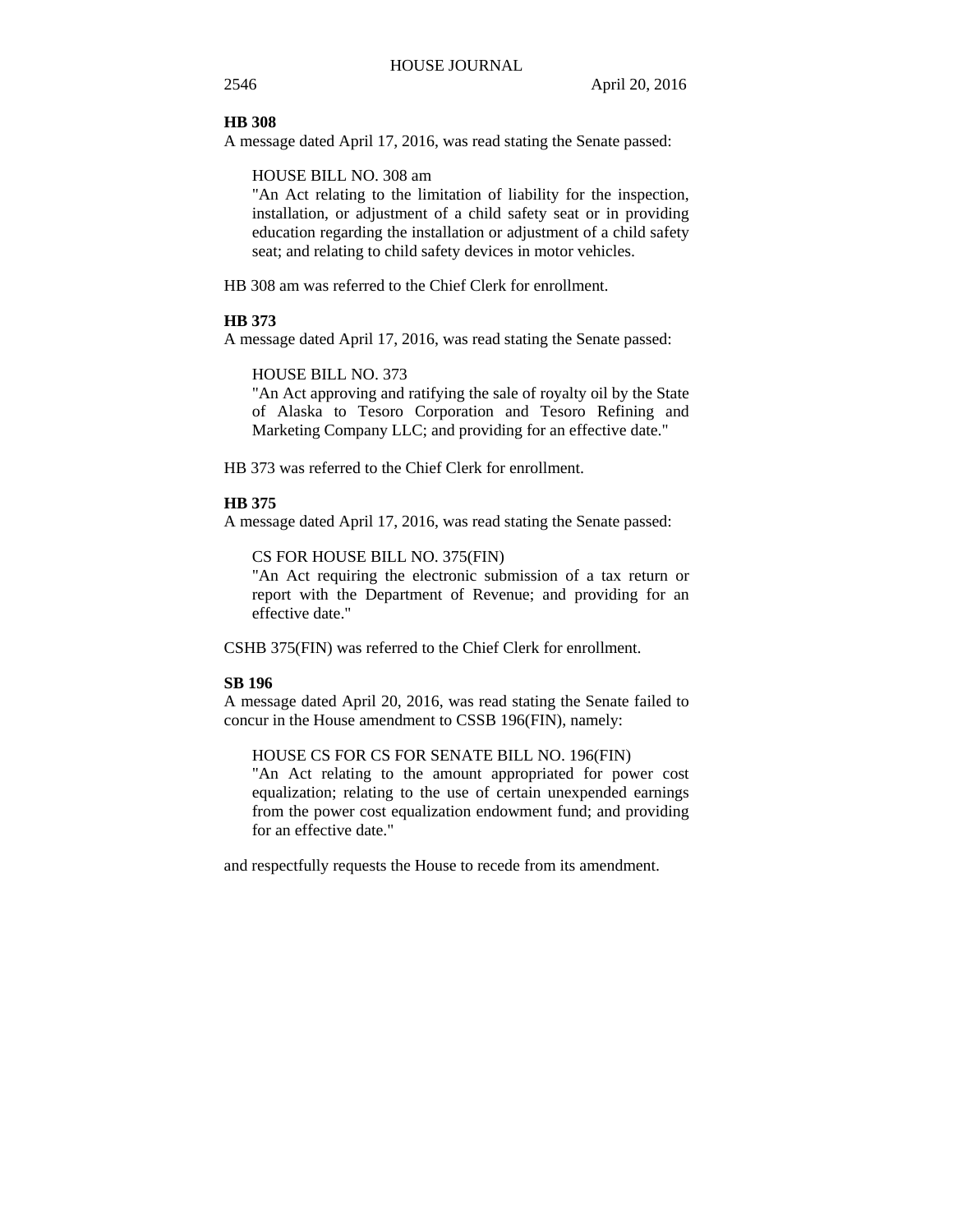April 20, 2016 2547

In the event the House fails to recede, the President appointed the following members to a Conference Committee to meet with a like committee from the House to consider the bills:

 Senator Hoffman, Chair Senator MacKinnon Senator Bishop

#### **RECEDE**

## **SB 196**

Representative Millett moved and asked unanimous consent that the House consider the Senate message. There being no objection, it was so ordered.

Representative Millett moved that the House recede from its amendment to CSSB 196(FIN), namely HCS CSSB 196(FIN), and recommended that the members vote no.

The question being: "Shall the House recede from its amendment to CSSB 196(FIN)?" The roll was taken with the following result:

HCS CSSB 196(FIN) Recede

## **YEAS: 1 NAYS: 34 EXCUSED: 4 ABSENT: 1**

Yeas: Gara

Nays: Chenault, Colver, Drummond, Edgmon, Foster, Gattis, Guttenberg, Herron, Hughes, Josephson, Kawasaki, Keller, Kito, Kreiss-Tomkins, LeDoux, Lynn, Millett, Munoz, Nageak, Neuman, Ortiz, Reinbold, Saddler, Seaton, Spohnholz, Stutes, Talerico, Tarr, Thompson, Tilton, Tuck, Vazquez, Wilson, Wool

Excused: Claman, Hawker, Johnson, Olson

Absent: Pruitt

Gara changed from "Nay" to "Yea".

And so, the House failed to recede.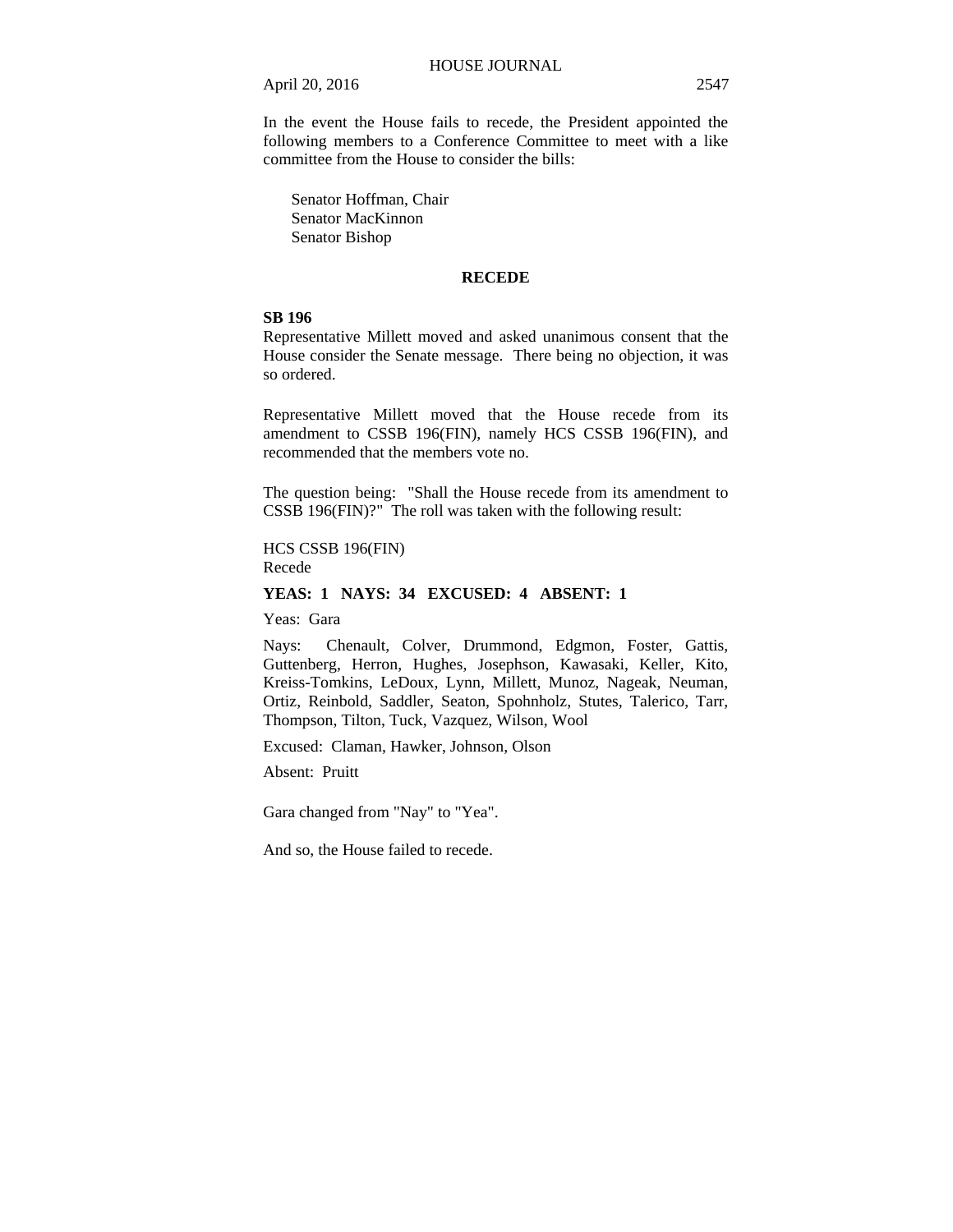The Speaker appointed the following members to a Conference Committee to meet with a like committee from the Senate to consider the above bills:

Representative Edgmon, Chair Representative Saddler Representative Kawasaki

The Chief Clerk notified the Senate.

## **COMMUNICATIONS**

The following was received:

Alaska Comprehensive Health Insurance Association 2014 Annual Report (as required by AS 21.55.020)

#### **INTRODUCTION OF CITATIONS**

The following citations were introduced and referred to the Rules Committee for placement on the calendar:

Honoring - James Udelhoven By Representatives LeDoux, Seaton

Honoring - Susie and Jim Gorski By Senators Stoltze, MacKinnon; Representatives Saddler, Tilton, Reinbold

In Memoriam - Linda Chana Boyko By Representatives LeDoux, Pruitt

In Memoriam - Alfredo "Fred" R. Agron By Representative LeDoux; Senator Wielechowski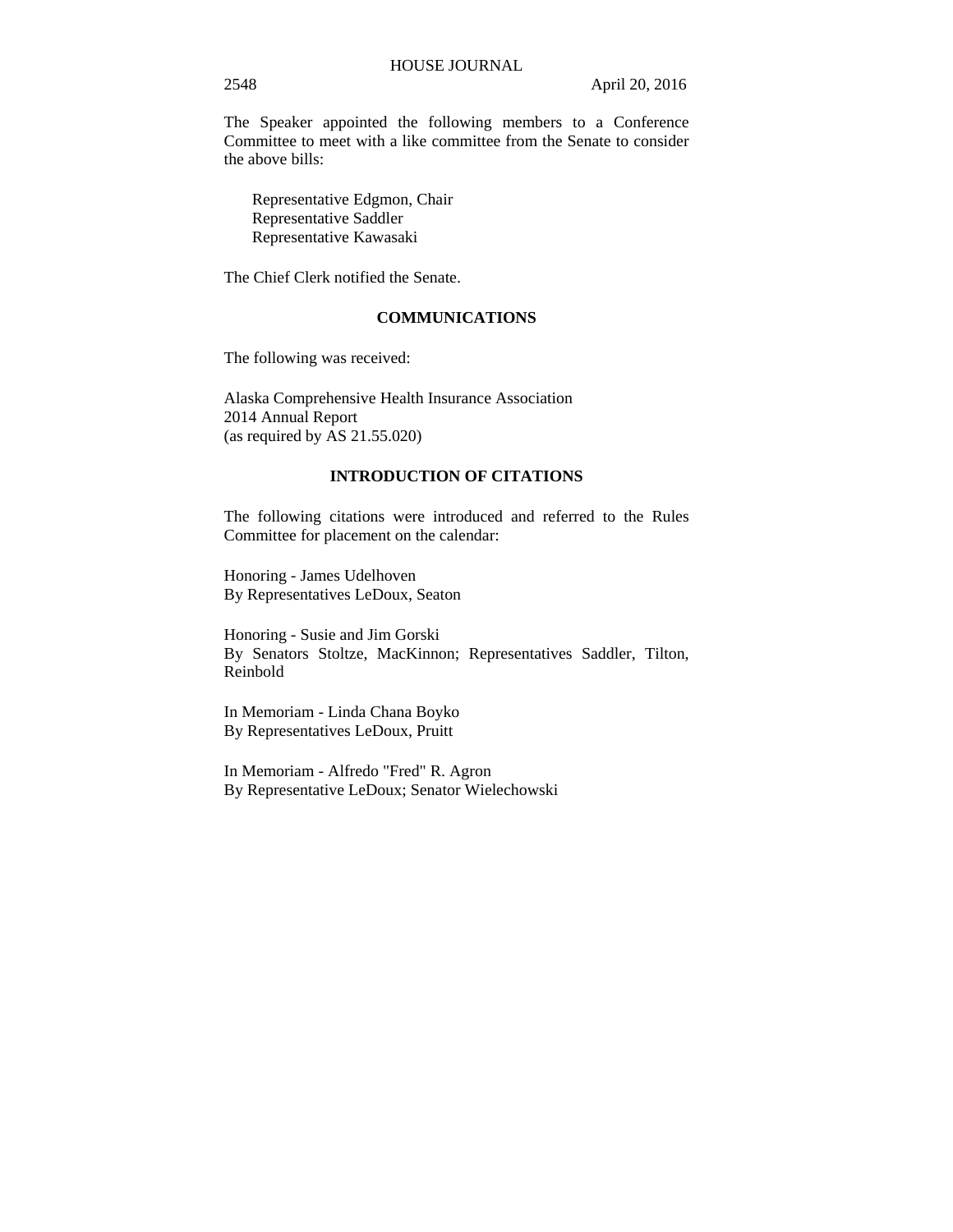## **CONSIDERATION OF THE DAILY CALENDAR**

#### **LEGISLATIVE CITATIONS**

Representative Millett moved and asked unanimous consent that the House approve the citations on the calendar. There being no objection, the following citations were approved and sent to enrolling:

Honoring - Alaska Sports Hall of Fame 2016 Director's Awards

By Senators Stoltze, Costello; Representatives Chenault, Claman, Colver, Drummond, Edgmon, Foster, Gara, Guttenberg, Hawker, Herron, Hughes, Johnson, Josephson, Kawasaki, Keller, Kito, Kreiss-Tomkins, LeDoux, Lynn, Millett, Munoz, Nageak, Neuman, Olson, Ortiz, Pruitt, Reinbold, Saddler, Seaton, Spohnholz, Stutes, Talerico, Tarr, Thompson, Tilton, Tuck, Vazquez, Wilson, Wool

In Memoriam - John "Jack" Seemann

By Senators Stoltze, Huggins, Dunleavy; Representatives Hughes, Tilton, Keller, Gattis, Colver, Neuman, Chenault, Claman, Drummond, Edgmon, Foster, Gara, Guttenberg, Hawker, Herron, Johnson, Josephson, Kawasaki, Kito, Kreiss-Tomkins, LeDoux, Lynn, Millett, Munoz, Nageak, Olson, Ortiz, Pruitt, Reinbold, Saddler, Seaton, Spohnholz, Stutes, Talerico, Tarr, Thompson, Tuck, Vazquez, Wilson, Wool

In Memoriam - Thomas P. LeCompte Jr.

By Senator Stedman; Representatives Ortiz, Chenault, Claman, Colver, Drummond, Edgmon, Foster, Gara, Guttenberg, Hawker, Herron, Hughes, Johnson, Josephson, Kawasaki, Keller, Kito, Kreiss-Tomkins, LeDoux, Lynn, Millett, Munoz, Nageak, Neuman, Olson, Pruitt, Reinbold, Saddler, Seaton, Spohnholz, Stutes, Talerico, Tarr, Thompson, Tilton, Tuck, Vazquez, Wilson, Wool

#### **UNFINISHED BUSINESS**

#### **HB 182**

Representative Seaton moved and asked unanimous consent to withdraw the following: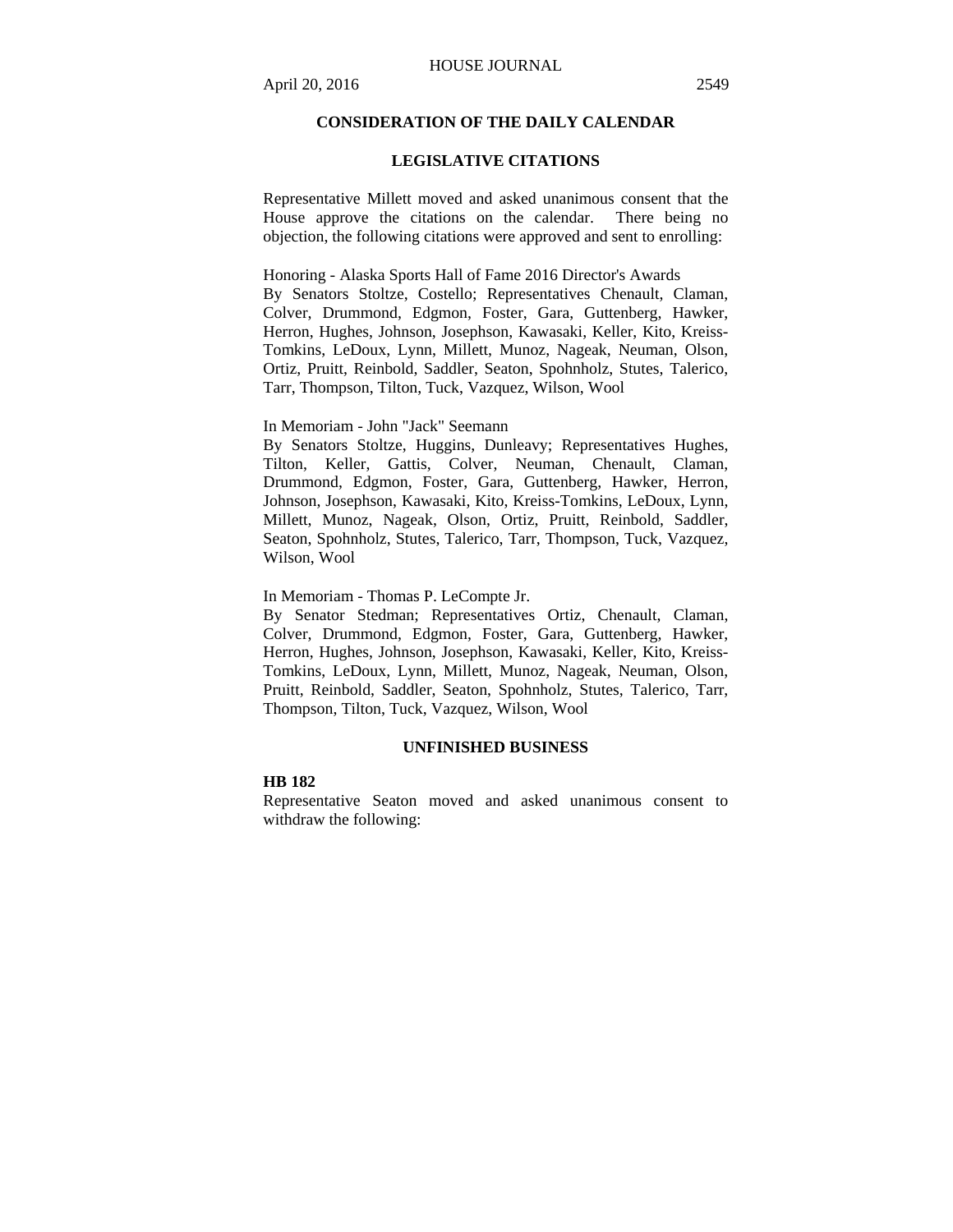## HOUSE BILL NO. 182

"An Act relating to the taxation of income of individuals; repealing tax credits applied against the tax on individuals under the Alaska Net Income Tax Act; and providing for an effective date."

There being no objection, HB 182 was withdrawn.

#### **CONCUR IN SENATE AMENDMENTS**

#### **HB 137**

Representative Millett moved and asked unanimous consent that the House rescind previous action in concurring (page 2519) with the following:

#### SENATE CS FOR CS FOR HOUSE BILL NO. 137(FIN) am S

"An Act establishing an intensive management surcharge; providing for the repeal of the intensive management surcharge; establishing certain special hunting and fishing licenses and permits for residents with developmental disabilities; establishing a separate sustainable wildlife account in the fish and game fund; raising certain fees related to sport fishing, hunting, and trapping; relating to the fish and game fund; providing for the repeal of the sport fishing surcharge and sport fishing facility revenue bonds; relating to the regulation of nonresident hunters; relating to hunting and fishing by proxy; relating to fish and game conservation decals; raising the age at which a state resident is required to obtain a license for sport fishing, hunting, or trapping; relating to the Chitina dip net fishery; and providing for an effective date."

There being no objection, it was so ordered.

Representative Millett moved that the House concur in the Senate amendment to CSHB 137(FIN) am, thus adopting SCS CSHB 137(FIN) am S, and recommended that the members vote no.

The question being: "Shall the House concur in the Senate amendment to CSHB 137(FIN) am?" The roll was taken with the following result: